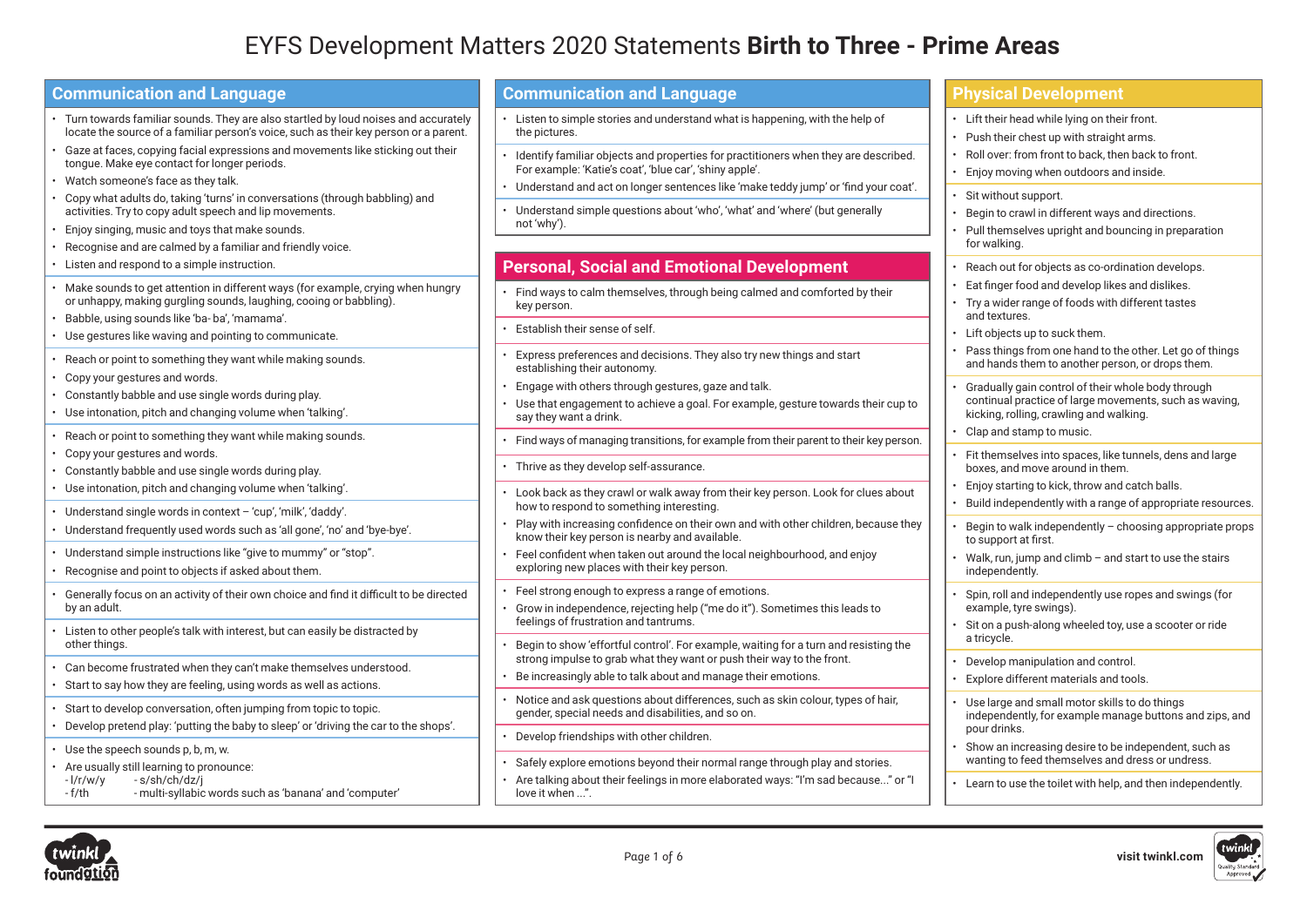## EYFS Development Matters 2020 Statements **Birth to Three - Specific Areas**

### **Literacy**

- Enjoy songs and rhymes, tuning in and paying attention.
- Join in with songs and rhymes, copying sounds, rhythms, tunes and tempo.
- Say some of the words in songs and rhymes.
- Copy finger movements and other gestures.
- Sing songs and say rhymes independently, for example, singing whilst playing.
- Enjoy sharing books with an adult.
- Pay attention and responds to the pictures or the words.
- Have favourite books and seeks them out, to share with an adult, with another child, or to look at alone.
- Repeat words and phrases from familiar stories.
- Ask questions about the book. Makes comments and shares their own ideas.
- Develop play around favourite stories using props.
- Notice some print, such as the first letter of their name, a bus or door number, or a familiar logo.
- Enjoy drawing freely.
- Add some marks to their drawings, which they give meaning to. For example: "That says mummy."
- Make marks on their picture to stand for their name.

### **Mathematics**

- Combine objects like stacking blocks and cups. Put objects inside others and take them out again.
- Take part in finger rhymes with numbers.
- React to changes of amount in a group of up to three items.
- Compare amounts, saying 'lots', 'more' or 'same'.
- Counting-like behaviour, such as making sounds, pointing or saying some numbers in sequence.
- Count in everyday contexts, sometimes skipping numbers '1-2-3-5.'
- Climb and squeezing selves into different types of spaces.
- Build with a range of resources.
- Complete inset puzzles.
- Compare sizes, weights etc. using gesture and language 'bigger/ little/smaller', 'high/low', 'tall', 'heavy'.
- Notice patterns and arrange things in patterns.

## **Understanding the World**

- Repeat actions that have an effect.
- Explore materials with different properties.
- Explore natural materials, indoors and outside.
- Explore and respond to different natural phenomena in their setting and on trips.
- Make connections between the features of their family and other families.
- Notice differences between people.

#### **Expressive Arts and Design**

- Show attention to sounds and music.
- Respond emotionally and physically to music when it changes.
- Move and dance to music.
- Anticipate phrases and actions in rhymes and songs, like 'Peepo'.
- Explore their voices and enjoy making sounds.
- Join in with songs and rhymes, making some sounds.
- Make rhythmical and repetitive sounds.
- Explore a range of sound-makers and instruments and play them in different ways.
- Notice patterns with strong contrasts and be attracted by patterns resembling the human face.
- Start to make marks intentionally.
- Explore paint, using fingers and other parts of their bodies as well as brushes and other tools.
- Express ideas and feelings through making marks, and sometimes give a meaning to the marks they make.
- Enjoy and take part in action songs, such as 'Twinkle, Twinkle Little Star'.
- Start to develop pretend play, pretending that one object represents another. For example, a child holds a wooden block to her ear and pretends it's a phone.
- Explore different materials, using all their senses to investigate them. Manipulate and play with different materials.
- Use their imagination as they consider what they can do with different materials.
- Make simple models which express their ideas.



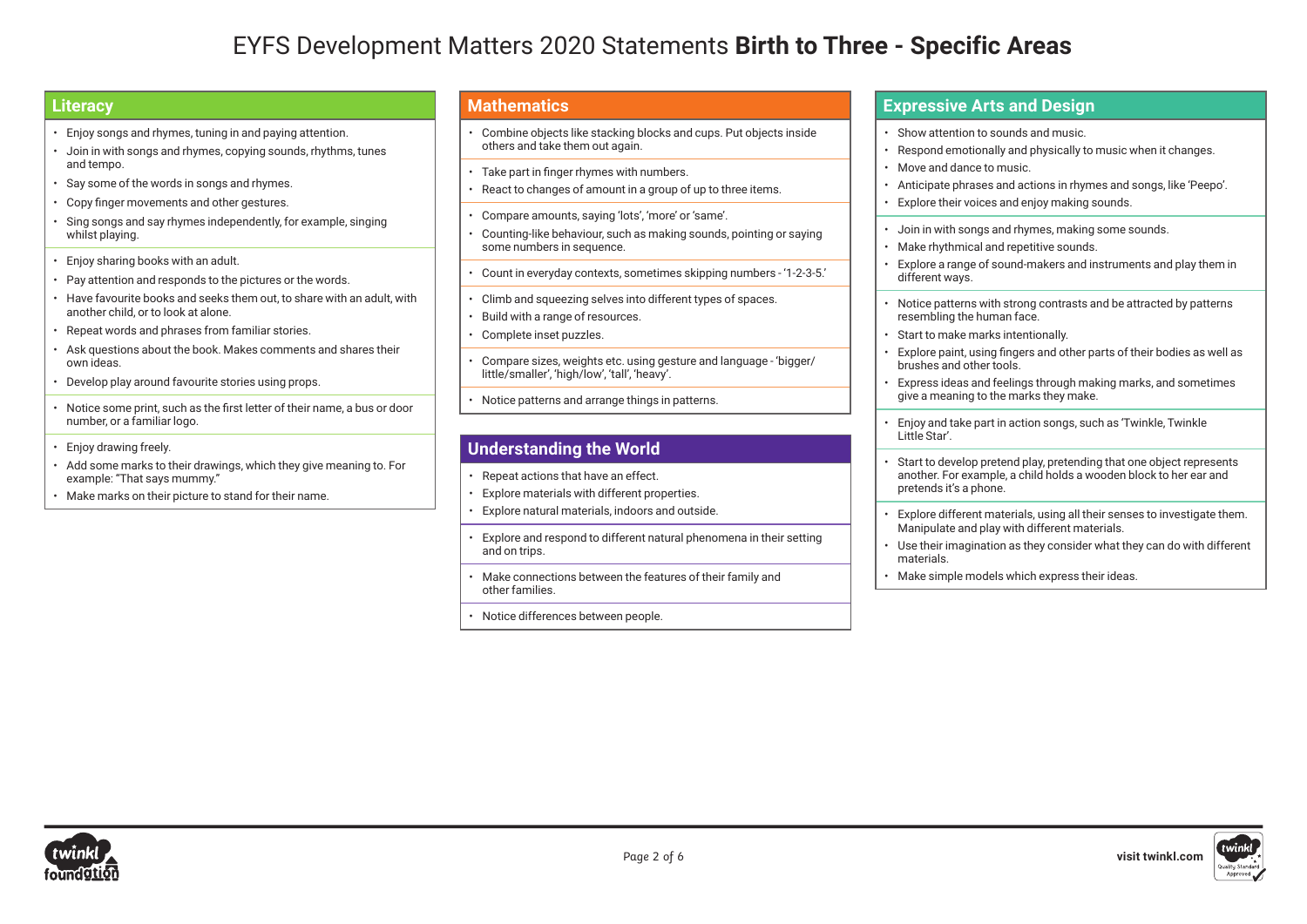## EYFS Development Matters 2020 Statements **Three and Four-Year-Olds - Prime Areas**

| <b>Communication and Language</b> |  |  |
|-----------------------------------|--|--|
|                                   |  |  |

- Enjoy listening to longer stories and can remember much of what happens.
- Can find it difficult to pay attention to more than one thing at a time.
- Use a wider range of vocabulary.
- Understand a question or instruction that has two parts, such as "Get your coat and wait at the door".
- Understand 'why' questions, like: "Why do you think the caterpillar got so fat?"
- Sing a large repertoire of songs.
- Know many rhymes, be able to talk about familiar books, and be able to tell a long story.
- Develop their communication, but may continue to have problems with irregular tenses and plurals, such as 'runned' for 'ran', 'swimmed' for 'swam'.
- May have problems saying: - some sounds: r, j, th, ch, and sh - multisyllabic words such as 'pterodactyl', 'planetarium' or 'hippopotamus'
- Use longer sentences of four to six words.
- Be able to express a point of view and to debate when they disagree with an adult or a friend, using words as well as actions.
- Can start a conversation with an adult or a friend and continue it for many turns.
- Use talk to organise themselves and their play: "Let's go on a bus... you sit there... I'll be the driver."

#### **Personal, Social and Emotional Development**

- Select and use activities and resources, with help when needed. This helps them to achieve a goal they have chosen, or one which is suggested to them.
- Develop their sense of responsibility and membership of a community.
- Become more outgoing with unfamiliar people, in the safe context of their setting.
- Show more confidence in new social situations.
- Play with one or more other children, extending and elaborating play ideas.
- Help to find solutions to conflicts and rivalries. For example, accepting that not everyone can be Spider-Man in the game, and suggesting other ideas.
- Increasingly follow rules, understanding why they are important.
- Do not always need an adult to remind them of a rule.
- Develop appropriate ways of being assertive.
- Talk with others to solve conflicts.
- Talk about their feelings using words like 'happy', 'sad', 'angry' or 'worried'.
- Begin to understand how others might be feeling.

#### **Physical Development**

- Continue to develop their movement, balancing, riding (scooters, trikes and bikes) and ball skills.
- Go up steps and stairs, or climb up apparatus, using alternate feet.
- Skip, hop, stand on one leg and hold a pose for a game like musical statues.
- Use large-muscle movements to wave flags and streamers, paint and make marks.
- Start taking part in some group activities which they make up for themselves, or in teams.
- Are increasingly able to use and remember sequences and patterns of movements which are related to music and rhythm.
- Match their developing physical skills to tasks and activities in the setting. For example, they decide whether to crawl, walk or run across a plank, depending on its length and width.
- Choose the right resources to carry out their own plan. For example, choosing a spade to enlarge a small hole they dug with a trowel.
- Collaborate with others to manage large items, such as moving a long plank safely, carrying large hollow blocks.
- Use one-handed tools and equipment, for example, making snips in paper with scissors.
- Use a comfortable grip with good control when holding pens and pencils.
- Start to eat independently and learning how to use a knife and fork.
- Show a preference for a dominant hand.
- Be increasingly independent as they get dressed and undressed, for example, putting coats on and doing up zips.
- Be increasingly independent in meeting their own care needs, e.g. brushing teeth, using the toilet, washing and drying their hands thoroughly.
- Make healthy choices about food, drink, activity and toothbrushing.



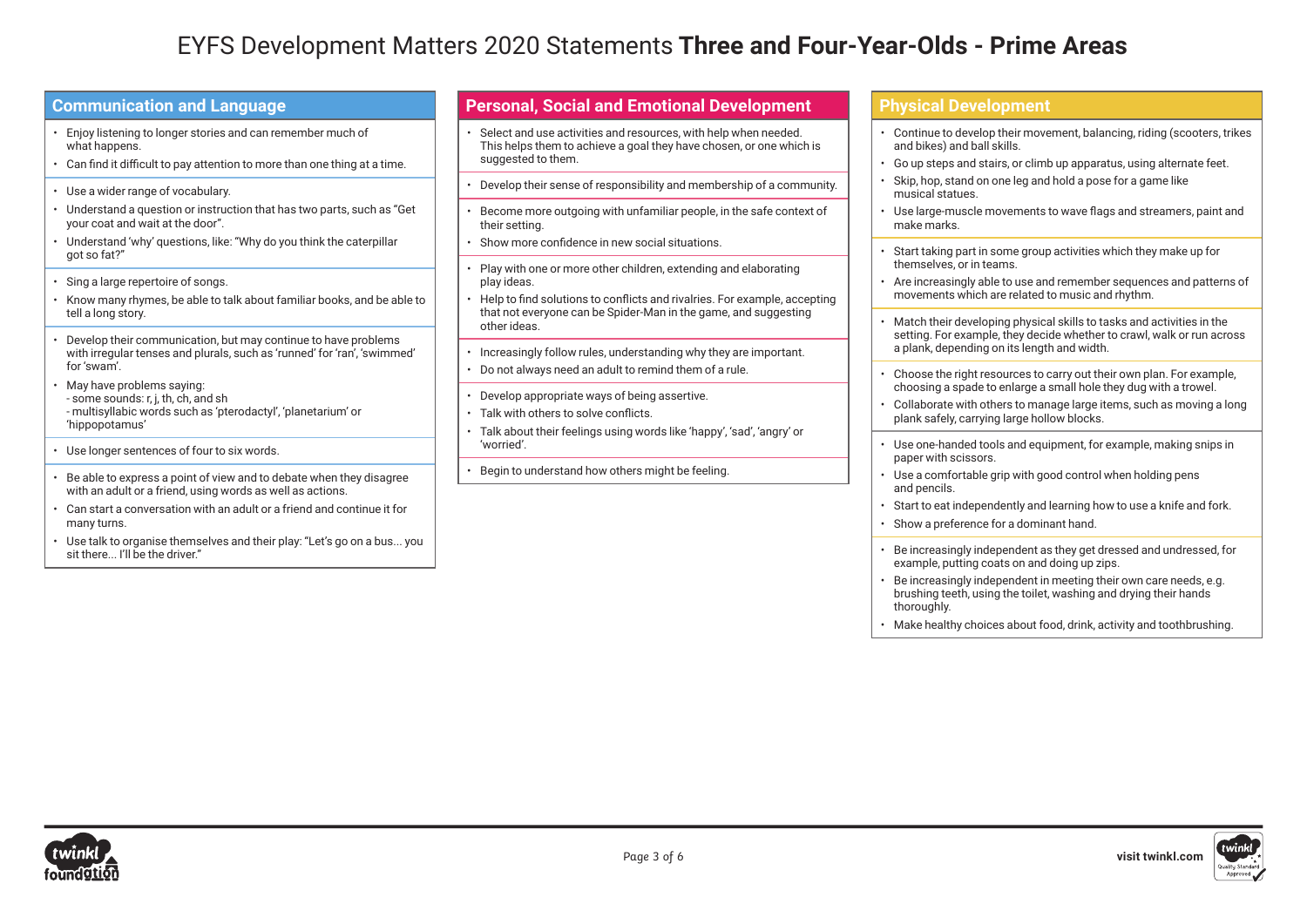## EYFS Development Matters 2020 Statements **Three and Four-Year-Olds - Specific Areas**

## **Literacy**

- Understand the five key concepts about print: - print has meaning - the names of the different parts of a book
- print can have different purposes - page sequencing
- we read English text from left to right and from top to bottom
- Develop their phonological awareness, so that they can: - spot and suggest rhymes - count or clap syllables in a word - recognise words with the same initial
- sound, such as money and mother • Engage in extended conversations about
- stories, learning new vocabulary.
- Use some of their print and letter knowledge in their early writing. For example: writing a pretend shopping list that starts at the top of the page; write 'm' for mummy.
- Write some or all of their name.
- Write some letters accurately.

#### **Mathematics**

- Fast recognition of up to 3 objects, without having to count them individually ('subitising').
- Recite numbers past 5.
- Say one number for each item in order: 1,2,3,4,5.
- Know that the last number reached when counting a small set of objects tells you how many there are in total ('cardinal principle').
- Show 'finger numbers' up to 5.
- Link numerals and amounts: for example, showing the right number of objects to match the numeral, up to 5.
- Experiment with their own symbols and marks as well as numerals.
- Solve real world mathematical problems with numbers up to 5.
- Compare quantities using language: 'more than', 'fewer than'.
- Talk about and explore 2D and 3D shapes (for example, circles, rectangles, triangles and cuboids) using informal and mathematical language: 'sides', 'corners'; 'straight', 'flat', 'round'.
- Understand position through words alone for example, "The bag is under the table," – with no pointing.
- Describe a familiar route.
- Discuss routes and locations, using words like 'in front of' and 'behind'.
- Make comparisons between objects relating to size, length, weight and capacity.
- Select shapes appropriately: flat surfaces for building, a triangular prism for a roof etc.
- Combine shapes to make new ones an arch, a bigger triangle etc.
- Talk about and identifies the patterns around them. For example: stripes on clothes, designs on rugs and wallpaper. Use informal language like 'pointy', 'spotty', 'blobs' etc.
- Extend and create ABAB patterns stick, leaf, stick, leaf.
- Notice and correct an error in a repeating pattern.
- Begin to describe a sequence of events, real or fictional, using words such as 'first', 'then...'

## **Understanding the World**

- Use all their senses in hands-on exploration of natural materials.
- Explore collections of materials with similar and/or different properties.
- Talk about what they see, using a wide vocabulary.
- Begin to make sense of their own life-story and family's history.
- Show interest in different occupations.
- Explore how things work.
- Plant seeds and care for growing plants.
- Understand the key features of the life cycle of a plant and an animal.
- Begin to understand the need to respect and care for the natural environment and all living things.
- Explore and talk about different forces they can feel.
- Talk about the differences between materials and changes they notice.
- Continue to develop positive attitudes about the differences between people.
- Know that there are different countries in the world and talk about the differences they have experienced or seen in photos.

#### **Expressive Arts and Design**

- Take part in simple pretend play, using an object to represent something else even though they are not similar.
- Begin to develop complex stories using small world equipment like animal sets, dolls and dolls houses etc.
- Make imaginative and complex 'small worlds' with blocks and construction kits, such as a city with different buildings and a park.
- Explore different materials freely, in order to develop their ideas about how to use them and what to make.
- Develop their own ideas and then decide which materials to use to express them.
- Join different materials and explore different textures.
- Create closed shapes with continuous lines, and begin to use these shapes to represent objects.
- Draw with increasing complexity and detail, such as representing a face with a circle and including details.
- Use drawing to represent ideas like movement or loud noises.
- Show different emotions in their drawings and paintings, like happiness, sadness, fear etc.
- Explore colour and colour-mixing.
- Listen with increased attention to sounds.
- Respond to what they have heard, expressing their thoughts and feelings.
- Remember and sing entire songs.
- Sing the pitch of a tone sung by another person ('pitch match').
- Sing the melodic shape (moving melody, such as up and down, down and up) of familiar songs.
- Create their own songs, or improvise a song around one they know.
- Play instruments with increasing control to express their feelings and ideas.



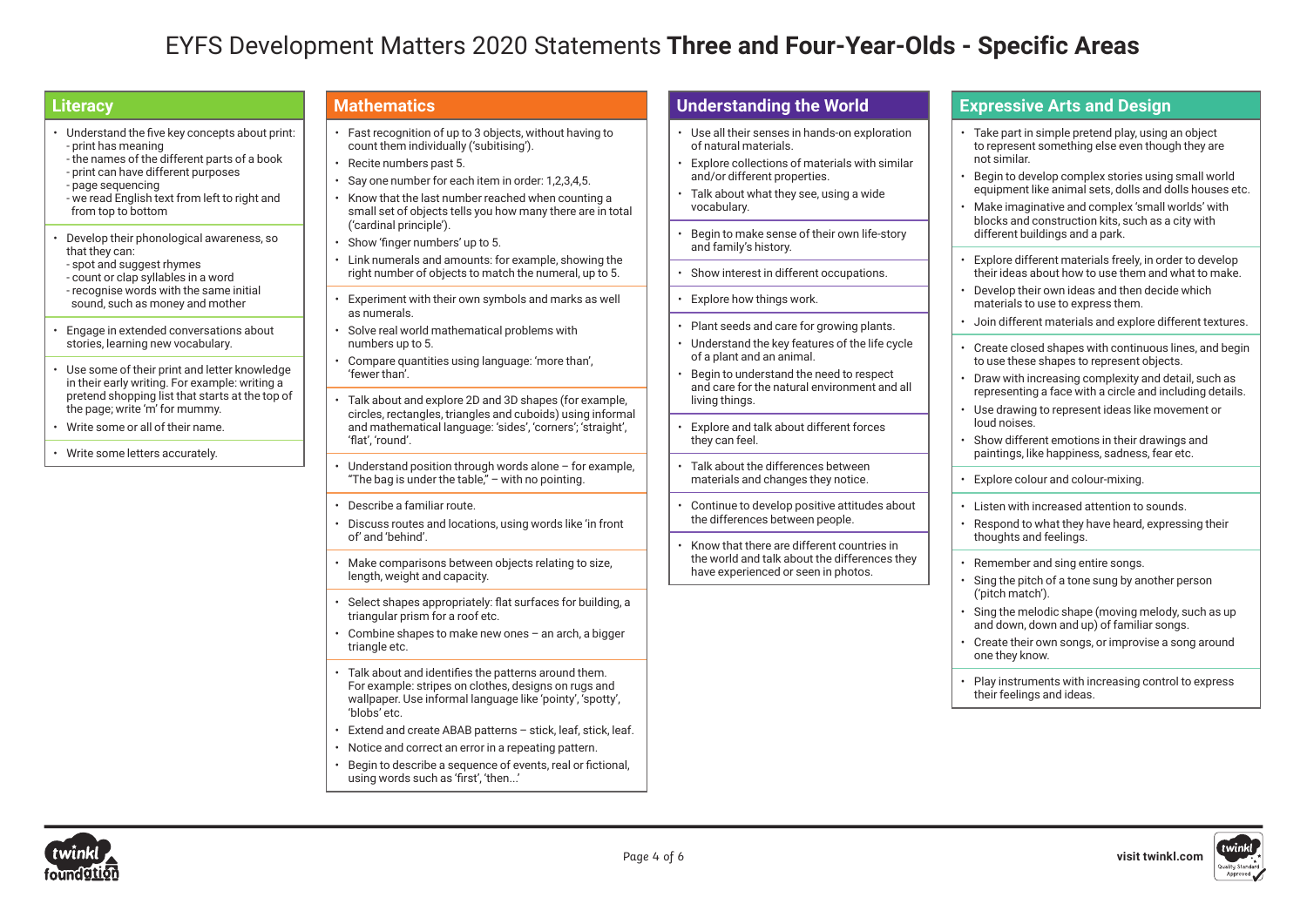## **EYFS Development Matters 2020 Statemer**

| <b>Communication and Language</b>                                                                                                                     |  |  |
|-------------------------------------------------------------------------------------------------------------------------------------------------------|--|--|
| Understand how to listen carefully and why listening is<br>important.                                                                                 |  |  |
| Learn new vocabulary.<br>$\bullet$                                                                                                                    |  |  |
| Use new vocabulary through the day.<br>$\bullet$                                                                                                      |  |  |
| Ask questions to find out more and to check they understand<br>$\bullet$<br>what has been said to them.                                               |  |  |
| Articulate their ideas and thoughts in well-formed sentences.<br>$\bullet$                                                                            |  |  |
| • Connect one idea or action to another using a range of<br>connectives.                                                                              |  |  |
| Describe events in some detail.<br>$\bullet$                                                                                                          |  |  |
| Use talk to help work out problems and organise thinking and<br>$\bullet$<br>activities explain how things work and why they might happen.            |  |  |
| Develop social phrases.<br>$\bullet$                                                                                                                  |  |  |
| Engage in story times.<br>$\bullet$                                                                                                                   |  |  |
| Listen to and talk about stories to build familiarity and<br>$\bullet$<br>understanding.                                                              |  |  |
| Retell the story, once they have developed a deep familiarity<br>$\bullet$<br>with the text; some as exact repetition and some in their<br>own words. |  |  |
| • Use new vocabulary in different contexts.                                                                                                           |  |  |
| Listen carefully to rhymes and songs, paying attention to how<br>$\bullet$<br>they sound.                                                             |  |  |
| Learn rhymes, poems and songs.<br>$\bullet$                                                                                                           |  |  |
| Engage in non-fiction books.<br>$\bullet$                                                                                                             |  |  |
| Listen to and talk about selected non-fiction to develop a deep<br>familiarity with new knowledge and vocabulary.                                     |  |  |

| Matters 2020 Statements <b>Children in Reception - Prime Areas</b>   |                                                                                                                                                                                                                                             |  |
|----------------------------------------------------------------------|---------------------------------------------------------------------------------------------------------------------------------------------------------------------------------------------------------------------------------------------|--|
|                                                                      |                                                                                                                                                                                                                                             |  |
| <b>Personal, Social and Emotional Development</b>                    | <b>Physical Development</b>                                                                                                                                                                                                                 |  |
| · See themselves as a valuable individual.                           | Revise and refine the fundamental movement skills they have already acquired:<br>- rolling<br>- crawling<br>- walking<br>-jumping<br>- running<br>- hopping<br>- skipping<br>- climbing                                                     |  |
| • Build constructive and respectful relationships.                   |                                                                                                                                                                                                                                             |  |
| • Express their feelings and consider the feelings of others.        |                                                                                                                                                                                                                                             |  |
| · Show resilience and perseverance in the face of challenge.         |                                                                                                                                                                                                                                             |  |
| · Identify and moderate their own feelings socially and emotionally. |                                                                                                                                                                                                                                             |  |
| • Think about the perspectives of others.                            | Progress towards a more fluent style of moving, with developing control and grace.                                                                                                                                                          |  |
| · Manage their own needs.                                            | Develop the overall body strength, co-ordination, balance and agility needed to<br>engage successfully with future physical education sessions and other physical<br>disciplines including dance, gymnastics, sport and swimming.           |  |
|                                                                      | Develop their small motor skills so that they can use a range of tools competently,<br>safely and confidently. Suggested tools: pencils for drawing and writing,<br>paintbrushes, scissors, knives, forks and spoons.                       |  |
|                                                                      | • Use their core muscle strength to achieve a good posture when sitting at a table or<br>sitting on the floor.                                                                                                                              |  |
|                                                                      | • Combine different movements with ease and fluency.                                                                                                                                                                                        |  |
|                                                                      | • Confidently and safely use a range of large and small apparatus indoors and<br>outside, alone and in a group.                                                                                                                             |  |
|                                                                      | · Develop overall body-strength, balance, co-ordination and agility.                                                                                                                                                                        |  |
|                                                                      | • Further develop and refine a range of ball skills including: throwing, catching,<br>kicking, passing, batting, and aiming.                                                                                                                |  |
|                                                                      | Develop confidence, competence, precision and accuracy when engaging in<br>activities that involve a ball.                                                                                                                                  |  |
|                                                                      | • Develop the foundations of a handwriting style which is fast, accurate and efficient.                                                                                                                                                     |  |
|                                                                      | Know and talk about the different factors that support their overall health and<br>wellbeing:<br>- regular physical activity<br>- healthy eating<br>- toothbrushing<br>- sensible amounts of 'screen time'<br>- having a good sleep routine |  |

- being a safe pedestrian
- Further develop the skills they need to manage the school day successfully: - lining up and queuing
- mealtimes
- personal hygiene